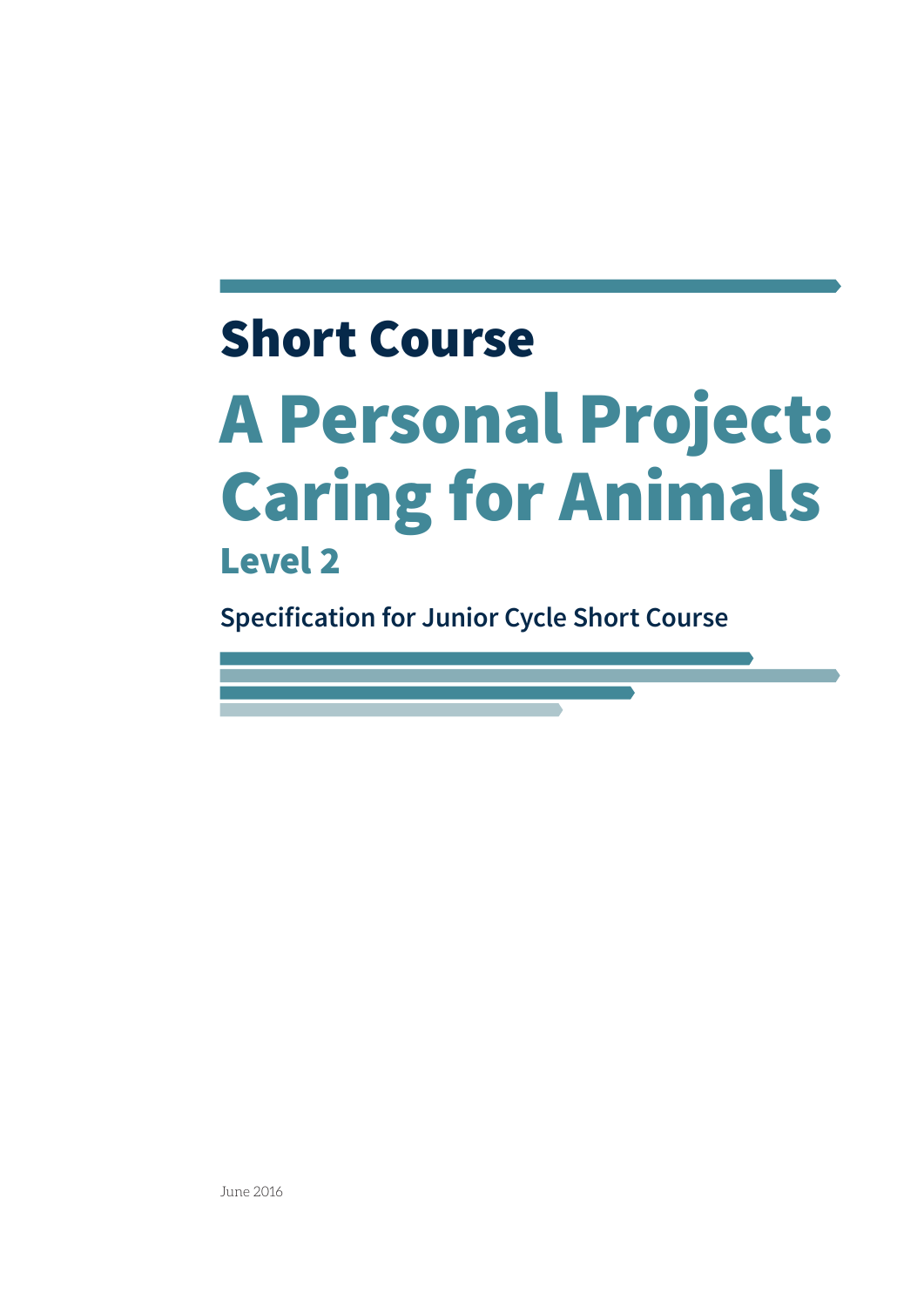# Contents



Level indicators for Level 2 of the National Framework of Qualifications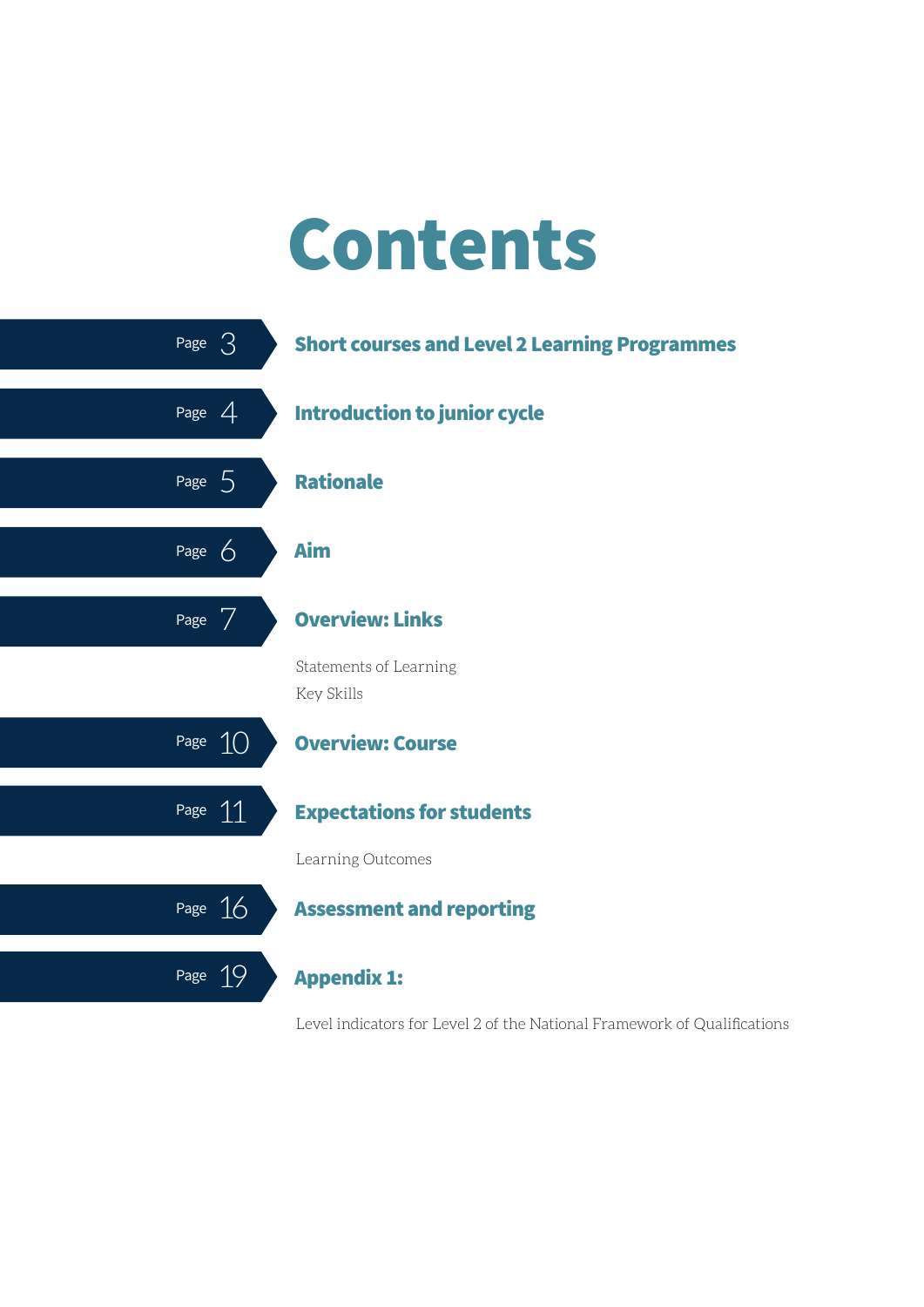**A Personal Project: Caring for Animals Level 2**

### <sup>3</sup> Short courses and Level 2 Learning Programmes

In the new junior cycle, students taking this short course should be following a personalised Level 2 Learning Programme (L2LP) alongside other curriculum components (from Level 2 and possibly one or two from Level 3). The L2LPs are planned around a number of Priority Learning Units (PLUs) which focus on developing the personal, social and practical skills of students. In addition to the Priority Learning Units, students can study short courses with learning outcomes broadly aligned with the level indicators for Level 2 of the National Framework of Qualifications (Appendix 1). A personal project: Caring for animals $^1$  is the first of these short courses that the NCCA has developed.

The target group of students for whom L2LPs and Level 2 short courses have been developed are typically students presenting with significant learning needs. Some of them will have had a formal assessment by an educational psychologist which will have placed them in the lowmild to high-moderate categories of learning disability and they will have had a personalised learning plan while in primary school. In this context, the L2LPs and short courses are designed for students who would benefit from opportunities to improve learning and skills in areas such as elementary literacy and numeracy, language and communication, mobility and leisure skills, motor co-ordination, and social and personal development. The L2LPs also offer the chance for students to improve the length of time they can concentrate on activities, along with their capacity to generalise and transfer knowledge and skills across situations, and to process information from more than one sensory channel

<sup>1</sup> In the remainder of the document, the course will be referred to simply as a personal project.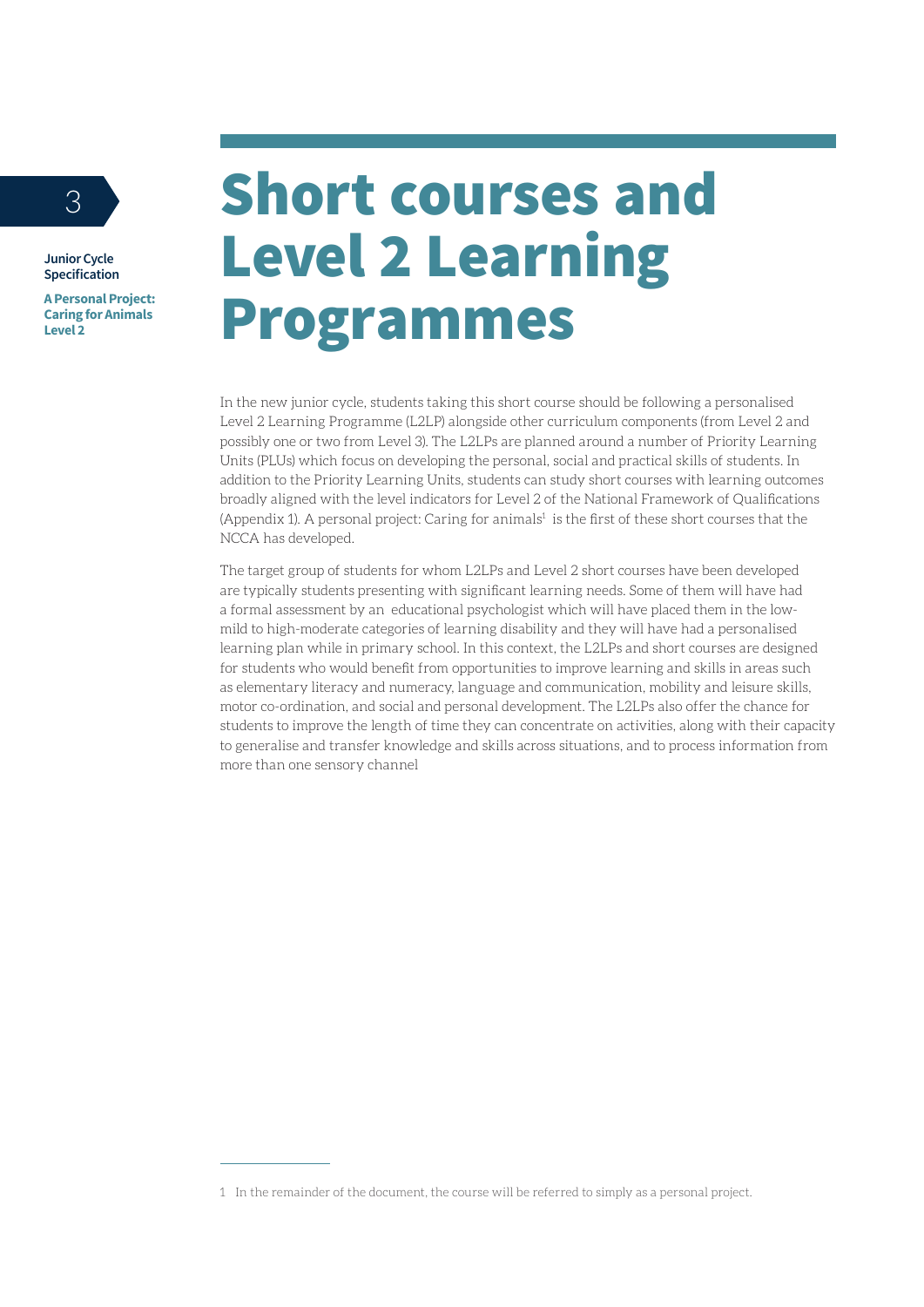**A Personal Project: Caring for Animals Level 2**

## <sup>4</sup> Introduction to junior cycle

Junior cycle education places students at the centre of the educational experience, enabling them to actively participate in their communities and in society, and to be resourceful and confident learners in all aspects and stages of their lives. Junior cycle is inclusive of all students and contributes to equality of opportunity, participation and outcome for all.

Junior cycle allows students to make a strong connection with learning by focusing on the quality of learning that takes place and by offering experiences that are engaging and enjoyable for them, and relevant to their lives. These experiences are of a high quality, contribute to the physical, mental and social wellbeing of learners, and where possible, provide opportunities for them to develop their abilities and talents in the areas of creativity and enterprise. The student's junior cycle programme builds on their learning in primary school. It supports their further progress in learning. It helps students to develop the learning skills that can assist them in meeting the challenges of life beyond school.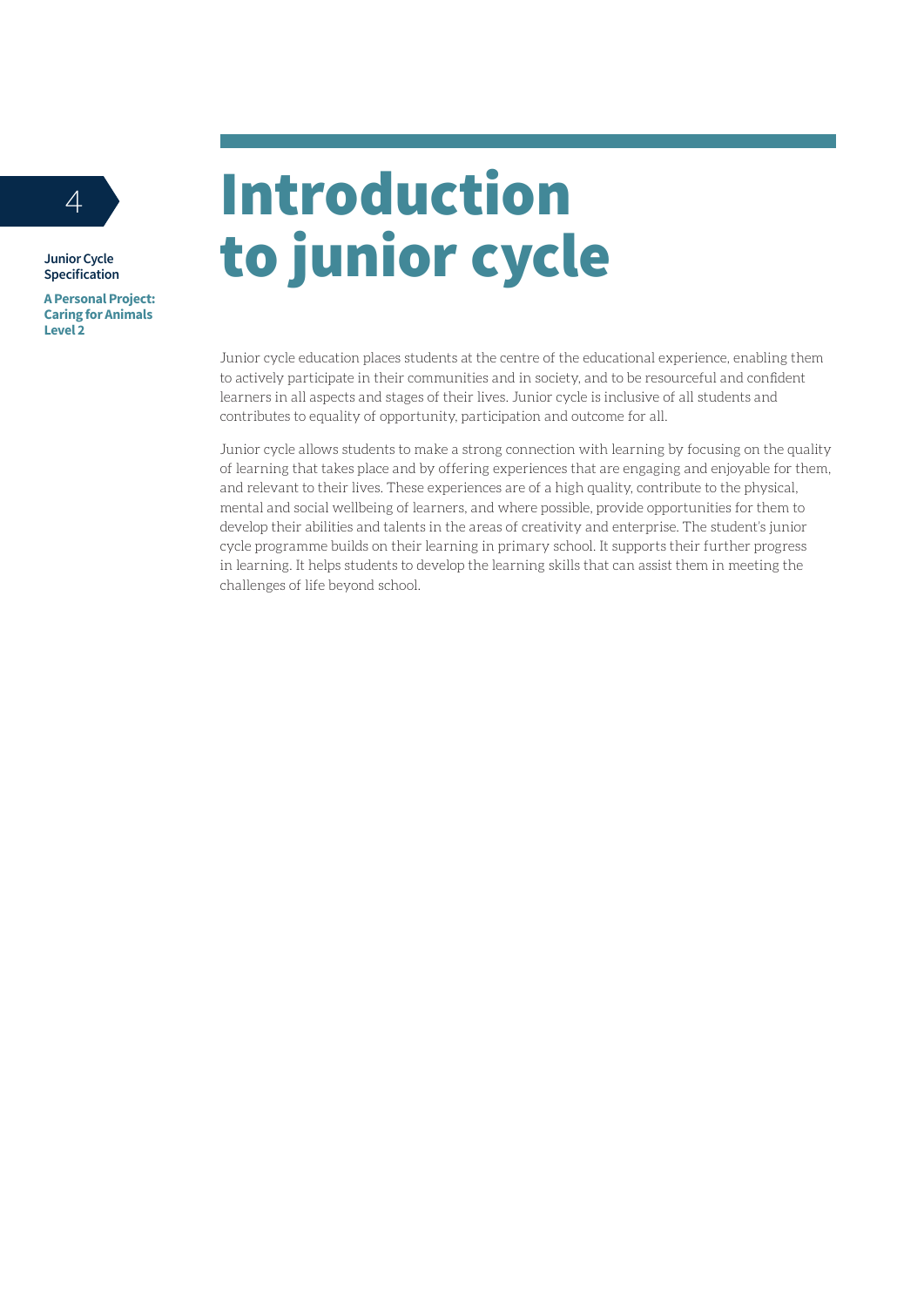

**A Personal Project: Caring for Animals Level 2**

> This short course builds on and promotes the development of a range of personal, social and practical skills in the context of learning about an animal of special interest to the student. As well as content knowledge, students develop essential skills such as those of communication and language; thinking and reasoning; labelling; classifying; comparison and inferring. Knowledge, skills and attitudes for life are developed through links with the community, creative projects, numeracy, communication and literacy.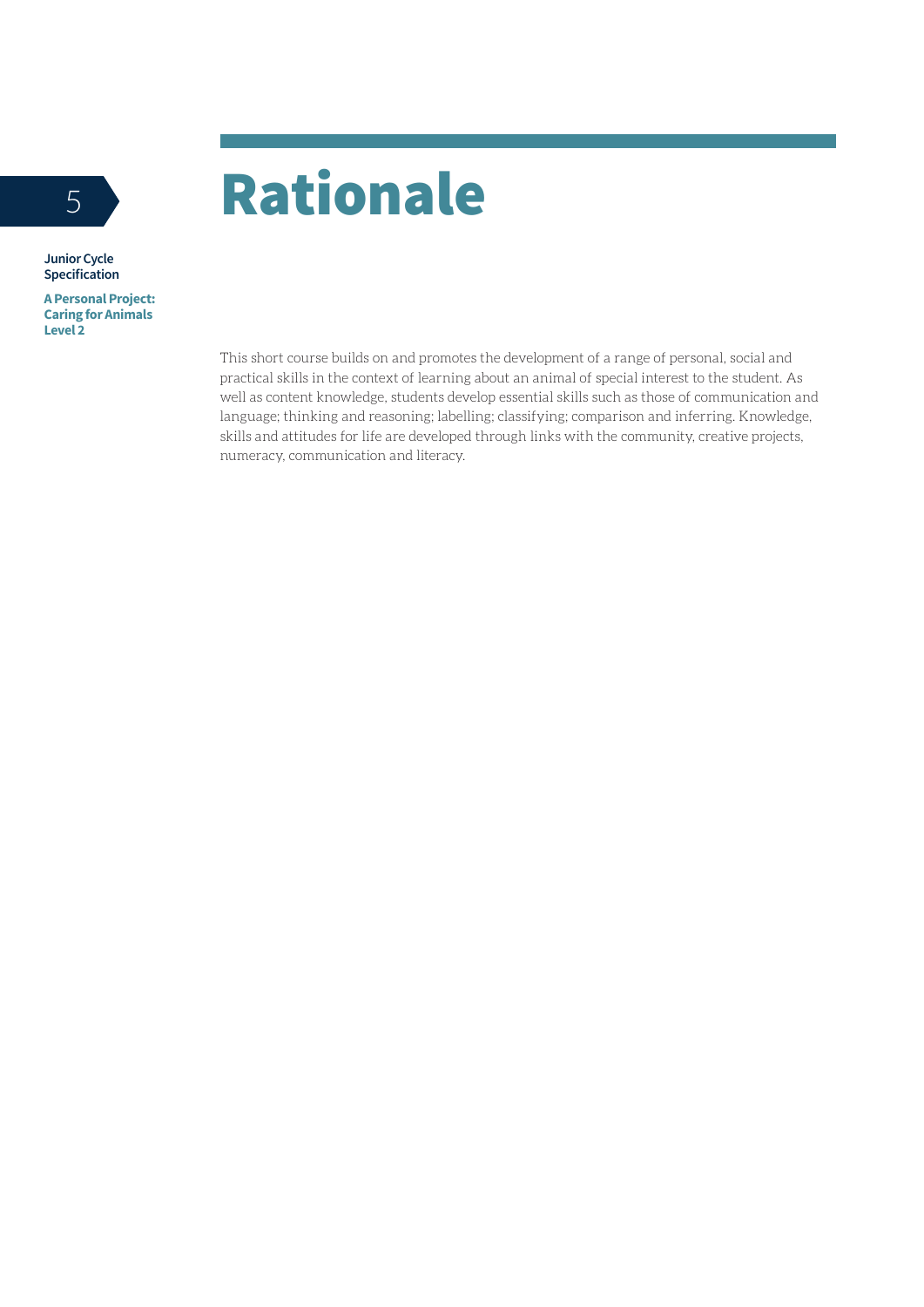



**A Personal Project: Caring for Animals Level 2**

> This short course aims to develop the student's knowledge, as well as cognitive, social and practical skills in the context of learning about and caring for an animal of interest.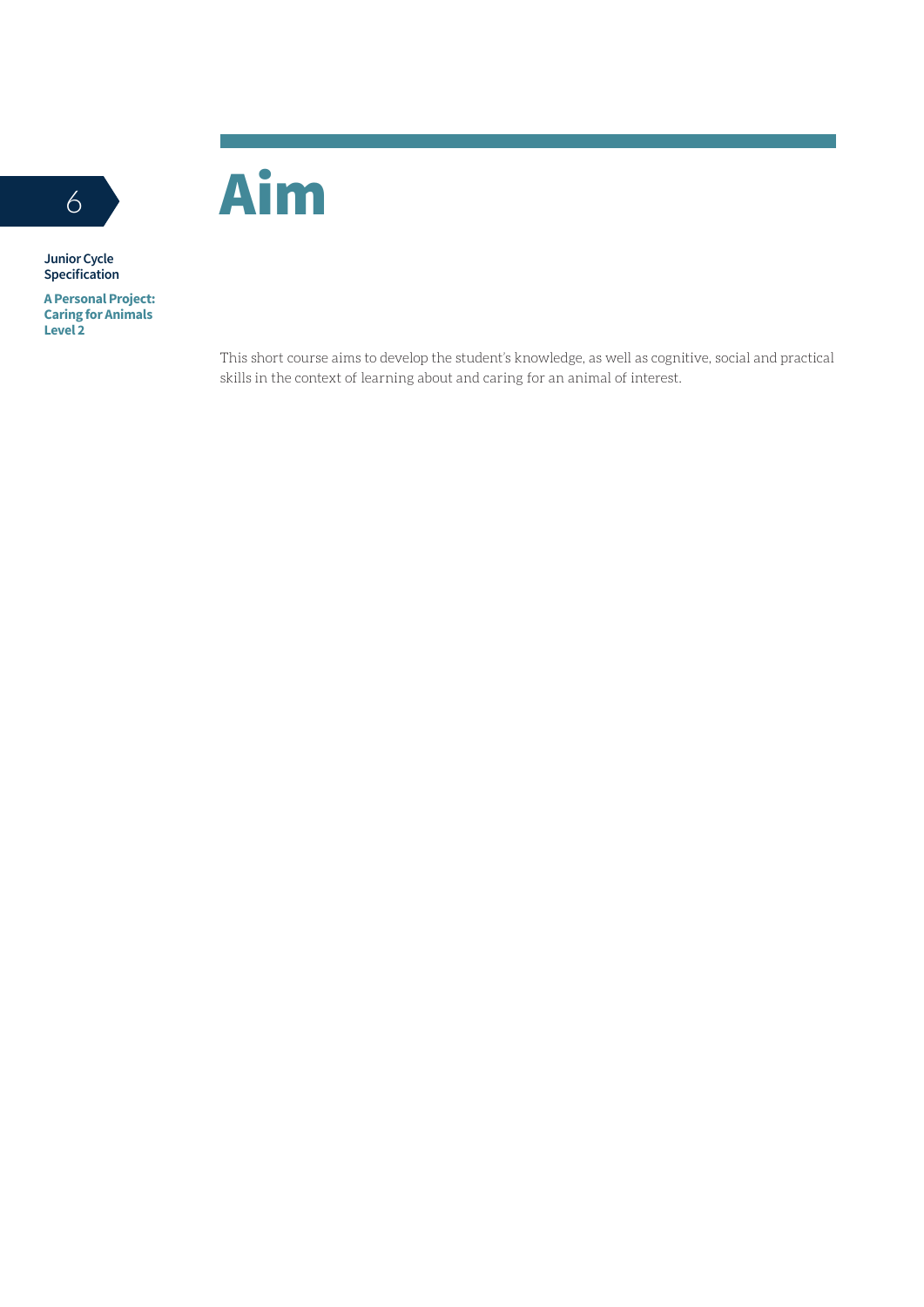## <sup>7</sup> Overview: Links



**Junior Cycle Specification**

**A Personal Project: Caring for Animals Level 2**

> Tables 1 and 2 on the following pages show how a personal project may be linked to central features of learning and teaching in junior cycle.

### A personal project and statements of learning

#### **Table 1: Links between a personal project and the statements of learning**

| <b>Statement</b>                                                                                                                        | Examples of related learning in the course                                                                                                                                                                                                                                                                                                                                                                                                                                                                        |
|-----------------------------------------------------------------------------------------------------------------------------------------|-------------------------------------------------------------------------------------------------------------------------------------------------------------------------------------------------------------------------------------------------------------------------------------------------------------------------------------------------------------------------------------------------------------------------------------------------------------------------------------------------------------------|
| SOL 1: The student communicates<br>effectively using a variety of means<br>in a range of contexts in L1.                                | The student uses the correct terminology when<br>discussing dogs. S/he communicates appropriately with<br>others in school and in the community in informal and<br>formal situations. There are opportunities throughout for<br>making presentations of varying lengths and degrees of<br>challenge. A range of writing forms are used to suit the<br>purpose-writing a learning goal, filling in a simple form<br>or writing instructions for the owner of dog kennels who<br>will look after the student's dog. |
| SOL 7: The student values what it<br>means to be an active citizen, with<br>rights and responsibilities in local<br>and wider contexts. | In all strands, the student explores the responsibilities<br>associated with owning dogs. The student finds out<br>about services available in the local area for dogs. The<br>importance of being a responsible owner and the need to<br>safeguard self and others from potential harm is another<br>important area. The student engages in active citizenship<br>during the course as opportunities arise.                                                                                                      |
| SOL 11: The student takes action<br>to safeguard and promote her/his<br>wellbeing and that of others.                                   | The student learns about effective and safe practice<br>when looking after a dog, including the need to safeguard<br>others from potential harm.                                                                                                                                                                                                                                                                                                                                                                  |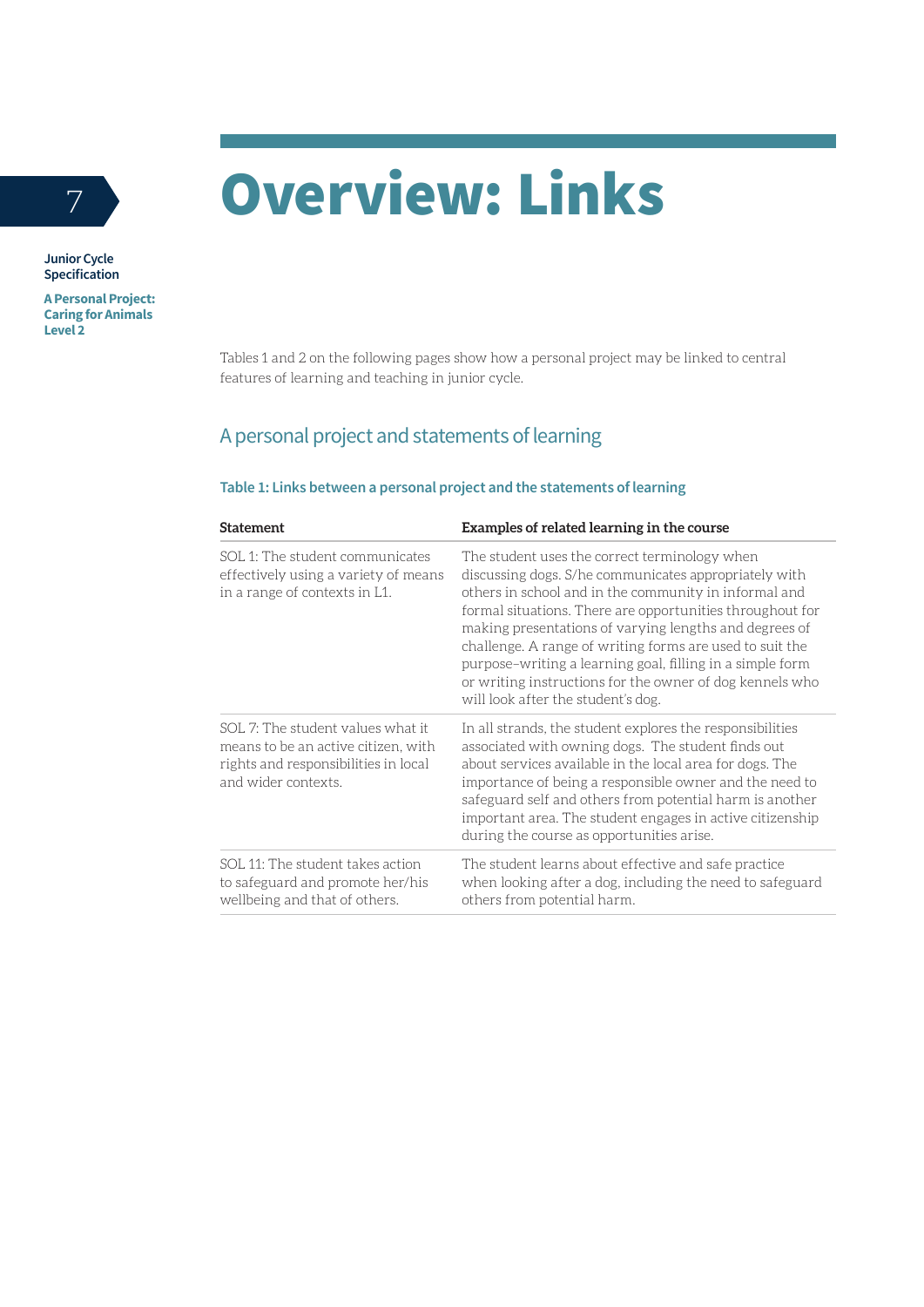### 8 A personal project and key skills and Priority Learning Units

**Junior Cycle Specification**

**A Personal Project: Caring for Animals Level 2**

In addition to their specific content and knowledge, the subjects and short courses of junior cycle provide students with opportunities to develop a range of key skills. The junior cycle curriculum focuses on eight key skills.

### **Figure 1: Key skills of junior cycle Key Skills** of Junior Cycle



There is an overlap between the learning in the PLUs with the key skills of junior cycle developed for all students.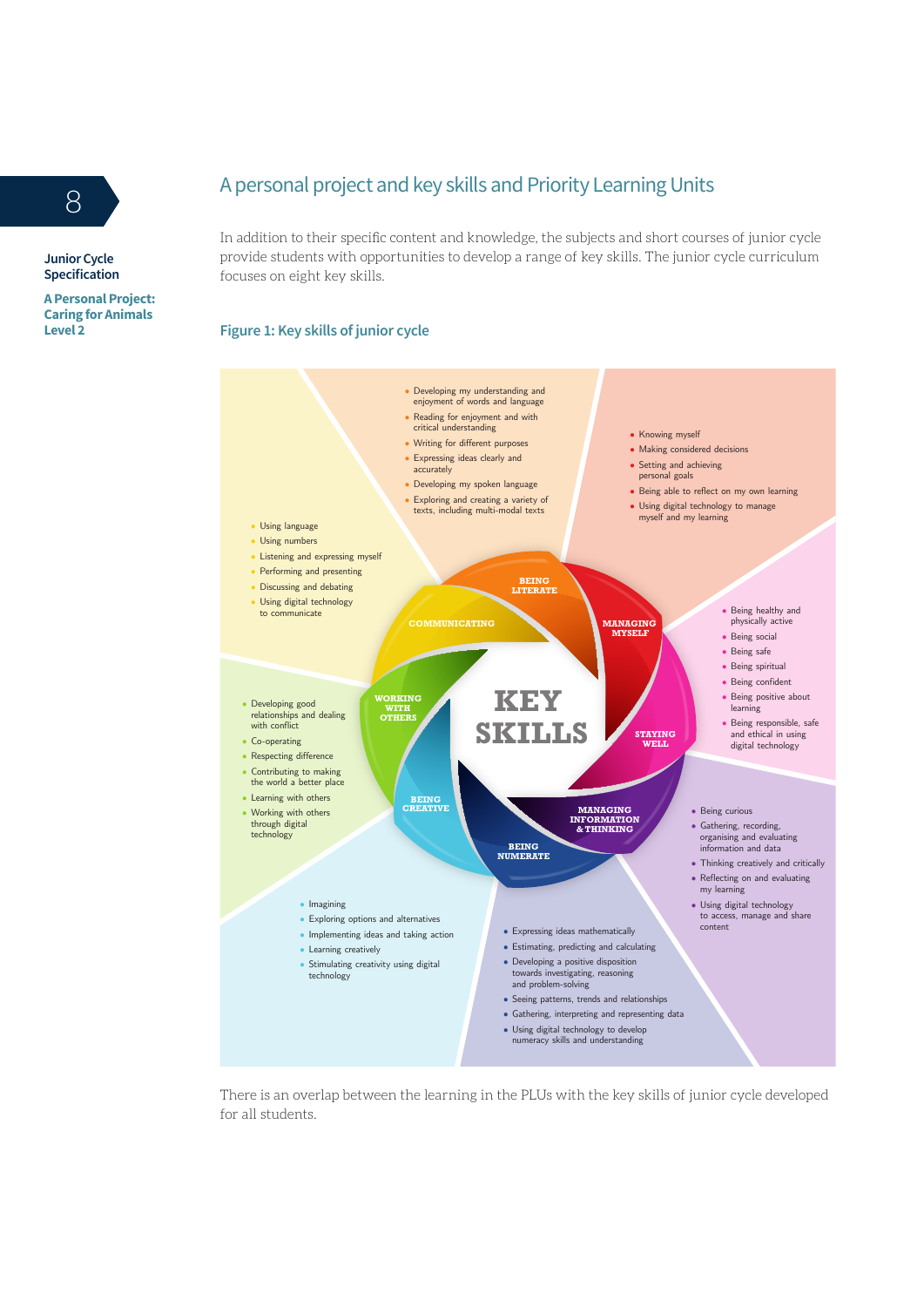

**A Personal Project: Caring for Animals Level 2**

Table 2 below lists the PLUs, some elements of those PLUs and the sorts of associated learning activities that will support students in achieving the learning outcomes and elements of the PLUs. Teachers can also build many of the other elements of the key skills of junior cycle into their classroom planning.

#### **Table 2: Links between the Priority Learning Units (PLUs), elements of the PLUs and student learning activity**

| <b>PLU</b>                    | PLU element                                                                                                           | <b>Student learning activity</b>                                                                                                                                                                                                           |
|-------------------------------|-----------------------------------------------------------------------------------------------------------------------|--------------------------------------------------------------------------------------------------------------------------------------------------------------------------------------------------------------------------------------------|
| Communicating and<br>literacy | Speaking/signing<br>appropriately for a<br>variety of purposes<br>and demonstrating<br>attentiveness as a<br>listener | The student:<br>• reads and/or listens to obtain information<br>reads social sight vocabulary/recognises<br>$\bullet$<br>symbols and signs related to dog control                                                                          |
| Numeracy                      | Managing money<br>Using a calculator                                                                                  | The student investigates the costs involved<br>in looking after a dog and plans a budget for<br>this. Through role-play and real-life shopping<br>experiences the student learns to use a<br>calculator in this context.                   |
| Personal care                 | Developing a healthy<br>lifestyle                                                                                     | The student lists the benefits of having a dog,<br>e.g. for exercise, for social reasons and/or<br>mental wellbeing.                                                                                                                       |
| Living in a<br>community      | Seeking help and<br>advice                                                                                            | The student researches the work of key<br>professionals in the community who work<br>with dogs and from whom they can seek help<br>or advice. The student role-plays reporting an<br>emergency situation by phone, verbally or by<br>text. |
| Preparing for work            | Being able to set goals<br>for learning                                                                               | In strand 1, the student sets learning goals<br>for the short course, highlighting the areas<br>to work on and develop. Achievements in<br>meeting these goals are recorded by the<br>student.                                             |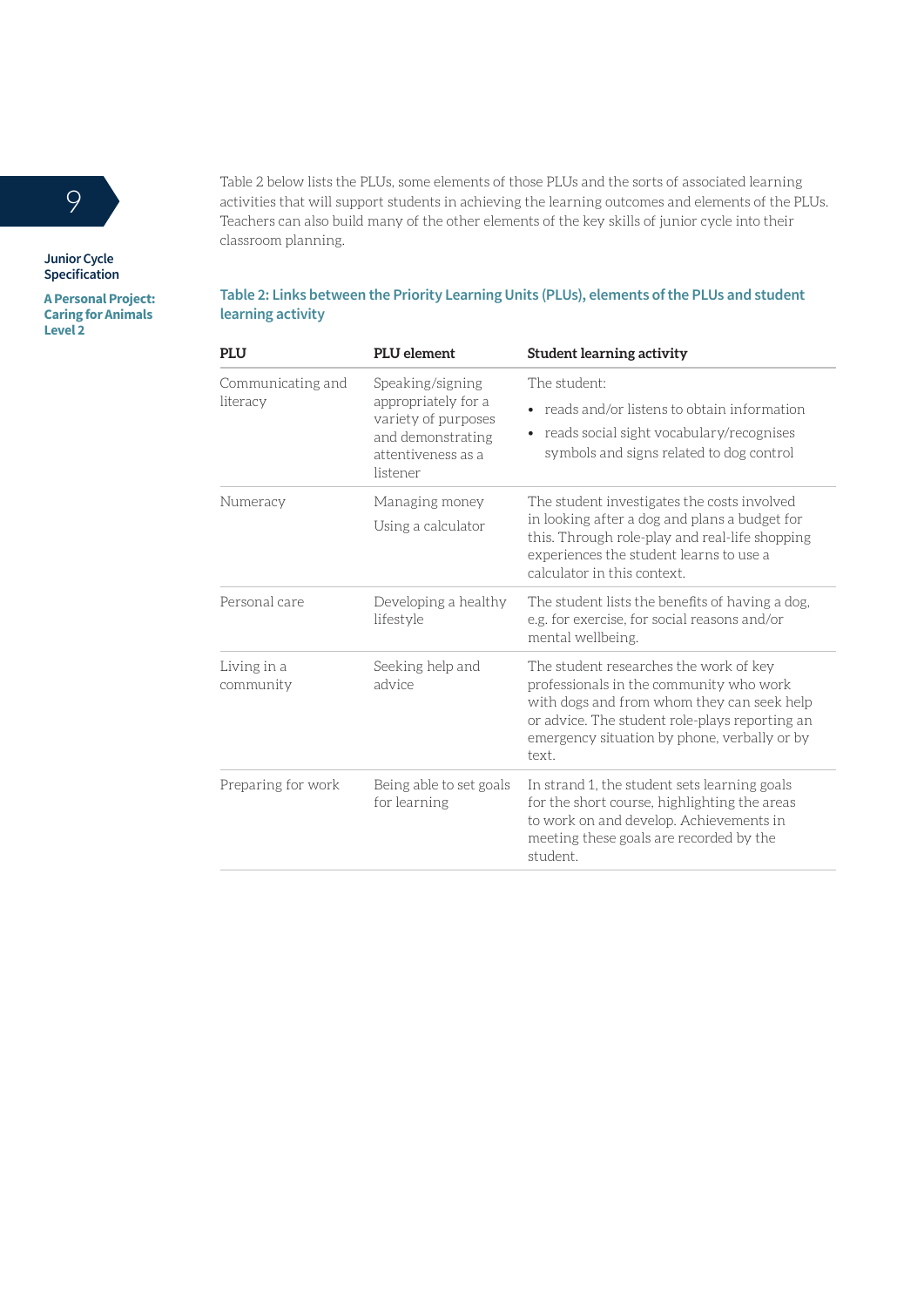

**A Personal Project: Caring for Animals Level 2**

### 10 Overview: Course

The specification for this junior cycle short course in caring for animals focuses on developing cognitive, social and practical skills through four inter-connected strands. The four strands presented here are: **Learning about dogs; Caring for dogs; The dog around the home** and **The dog in the community.** 

#### **Strand 1:** Learning about dogs.

In this strand, students are encouraged to research and work with others as they learn about the lifecycle of dogs, the benefits of owning them and what is involved in looking after them.

#### **Strand 2: Caring for dogs.**

This strand deepens the student's understanding of the animal. Through cross-curricular learning they develop skills of classifying, comparing and presenting as they pursue topics of interest to them in relation to caring for dogs.

#### **Strand 3:** The dog around the home.

In this strand, students are introduced to the practical aspects of dog ownership. There are opportunities for students to reach out to the local community as they learn about health and hygiene, healthy diets for dogs and how much it costs to own one.

#### **Strand 4:** The dog in the community.

This strand enables students to build further on skills of communication as well as those of thinking and reasoning. They learn more about responsibilities associated with dog ownership and of the assistance dogs provide in the community.

Although the strands are interconnected, strand 1 is designed to be undertaken by students at the start of the course as it involves the student selecting a dog (their own or imaginary) on which to focus for the remainder of the course.

Teamwork is encouraged throughout all four strands. Students collaborate, peer-explain, seek feedback, provide feedback and reflect on their work. Practical, hands-on and problem-solving learning activities should be in evidence across all strands of the course. Opportunities for reflection on learning are embedded throughout the course.

The Classroom-Based Assessment outlined below reflects the learning students undertake in this NCCA short course. Schools have the flexibility to adapt any NCCA-developed short course to suit their particular needs and school context, with the exception of the Classroom-Based Assessment, which all students taking this short course will complete. Schools may also develop their own short course(s) and related Classroom-Based Assessment. Guidelines for schools who wish to develop their own short courses are available at http://www.curriculumonline.ie/Junior-cycle/ Junior-Cycle\_Short-Courses.

 The learning outcomes in this short course are broadly aligned with the level indicators for Level 2 of the National Framework of Qualifications (Appendix 1).

The course has been designed for approximately 100 hours of student engagement.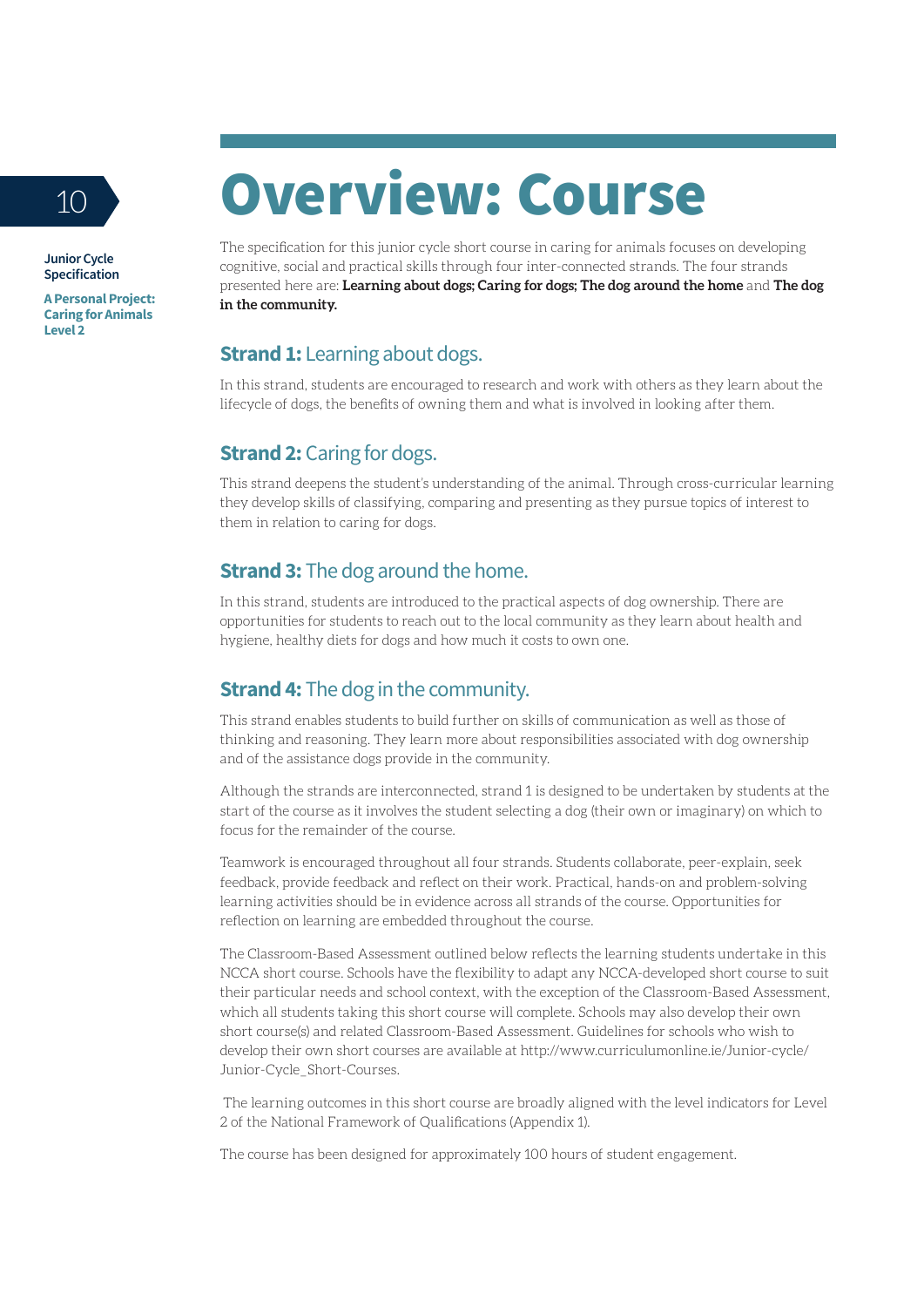**A Personal Project: Caring for Animals Level 2**

### 11 Expectations for students

*Expectations for students* is an umbrella term that links learning outcomes with annotated examples of student work. For NCCA-developed short courses, in some cases examples of work associated with a specific learning outcome or with a group of learning outcomes will be available. Schools who design their own short courses may wish to create a bank of examples of student work for discussion and for future reference.

#### Learning outcomes

*Learning outcomes* are statements that describe what knowledge, understanding, skills and values students should be able to demonstrate having completed this junior cycle short course in a personal project. The learning outcomes set out in the following tables apply to all students and represent outcomes for students at the end of their period of study (approximately 100 hours).

The outcomes are numbered within each strand. The numbering is intended to support teacher planning in the first instance and does not imply any hierarchy of importance across the outcomes themselves.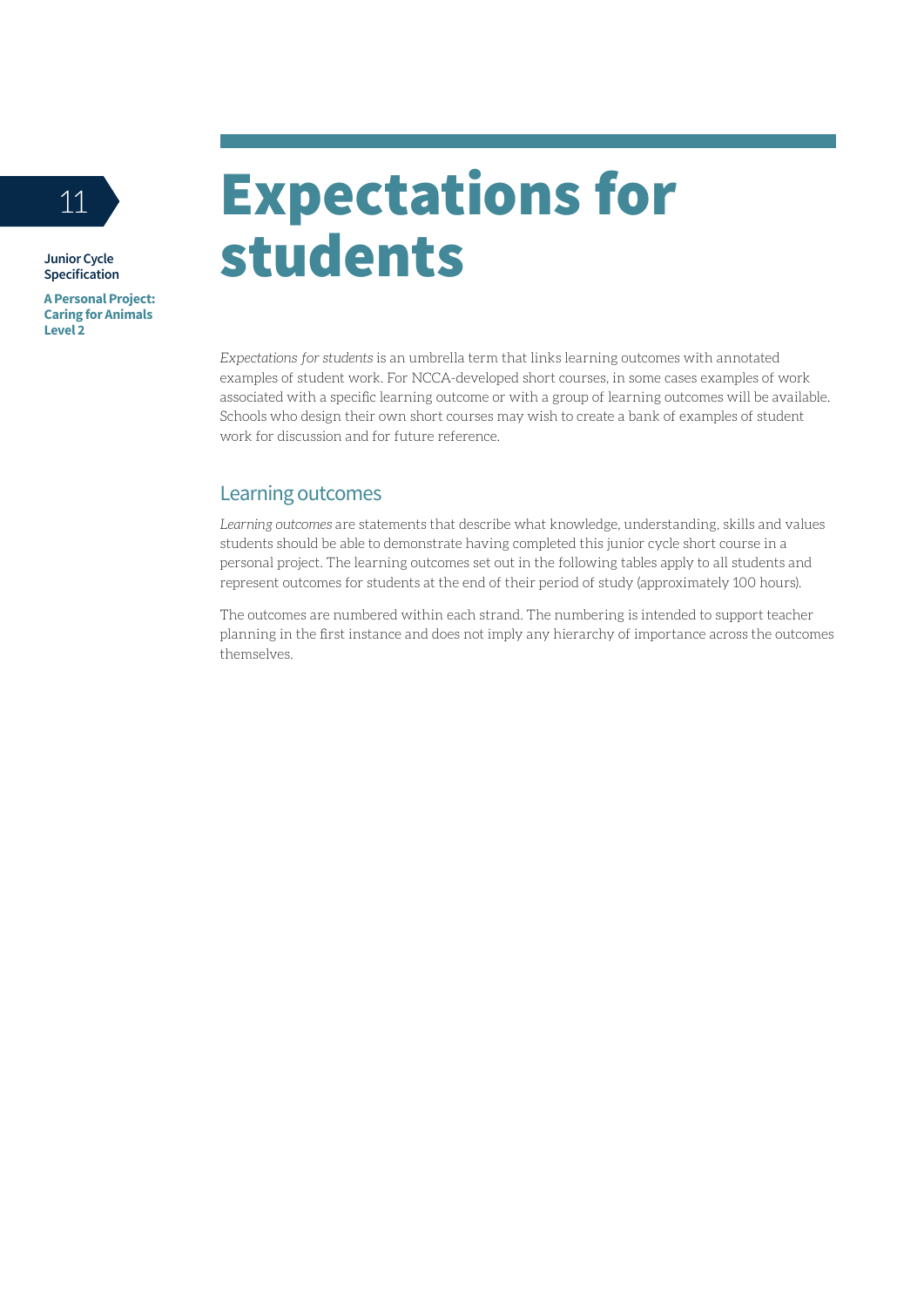**A Personal Project: Caring for Animals Level 2**

### 12 Strand 1: Learning about dogs

#### **Students learn about Students should be able to**  The life cycle of a dog 1.1 create a simple timeline tracing the stages in a dog's life 1.2 classify various pictures of dogs according to stages of development 1.3 list some health/hygiene problems suffered by dogs Benefits of having a dog 1.4 list some reasons why people have dogs, including the social benefits 1.5 work out an exercise plan to benefit both dogs and their owners The role of dogs in our lives 1.6 present findings to their peers of a survey they've conducted on the value of dogs to people of different ages and needs 1.7 create an artefact to provide information on breeds of dogs and their characteristics Choosing a dog 1.8 discuss with peer(s) the pros and cons of having a dog 1.9 relate to peers what's involved in looking after a dog 1.10 use criteria to select a dog s/he would like to  $own<sup>1</sup>$ Reflection and transfer 1.11 reflect on what has been learned in this strand and apply it in a real or imaginary context to their 'own' dog

<sup>2</sup> The student builds a profile of the dog chosen so that it becomes 'his/her dog'. Further learning in the course may be related to that dog.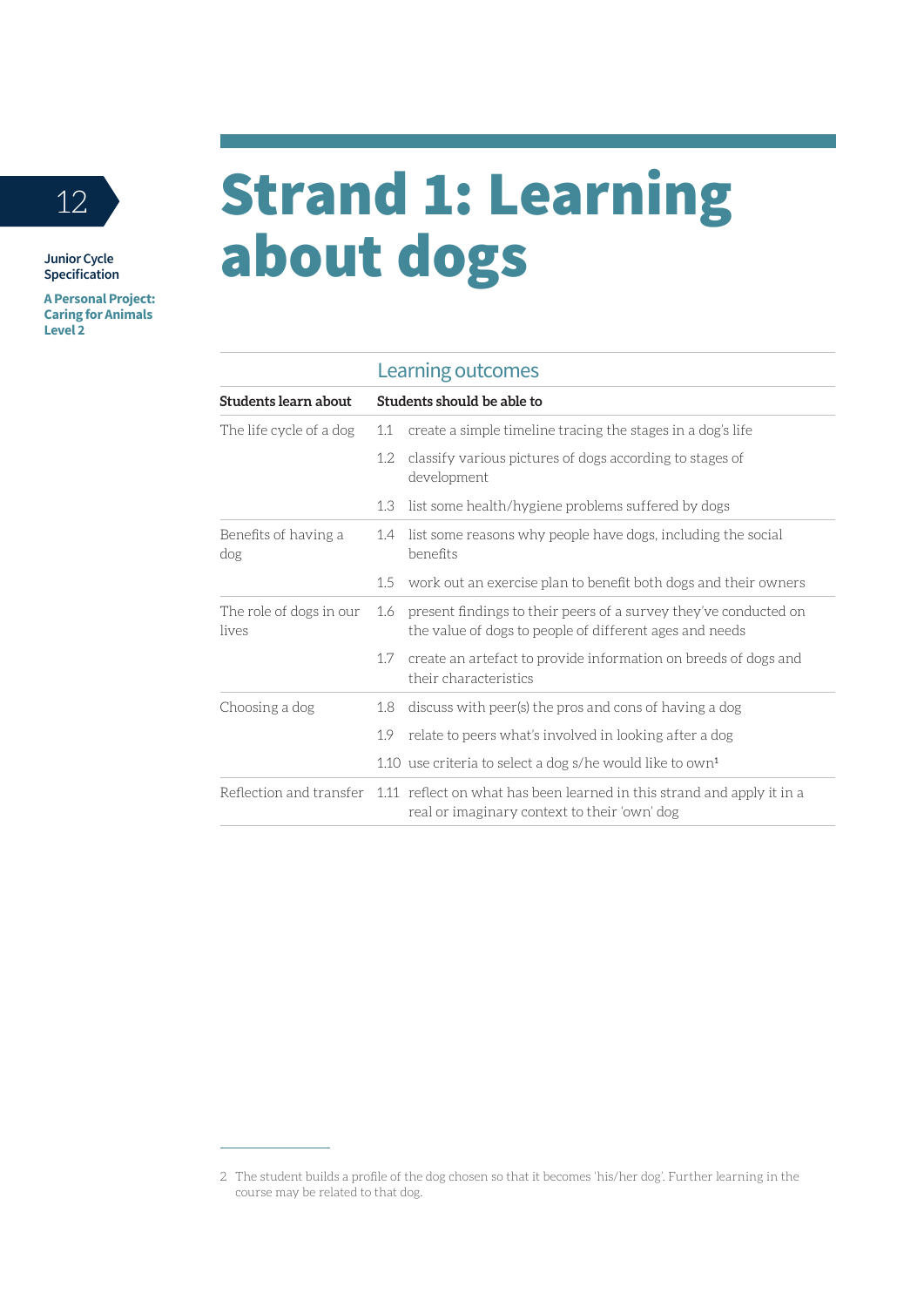**A Personal Project: Caring for Animals Level 2**

## 13 Strand 2: Caring for dogs

| Students learn about    | Students should be able to                                                                          |
|-------------------------|-----------------------------------------------------------------------------------------------------|
| Food                    | label foods as healthy or unhealthy for dogs<br>2.1                                                 |
|                         | draw comparisons with healthy food for humans<br>2.2                                                |
|                         | plan and design a menu for a healthy dog diet<br>2.3                                                |
|                         | compare prices of dog foods in local retailers<br>2.4                                               |
|                         | make edible treats for their 'own' dog<br>2.5                                                       |
| Grooming                | list hygiene routines for dogs<br>2.6                                                               |
|                         | compare the consequences of not following hygiene<br>2.7<br>routines in humans and dogs             |
|                         | show evidence of learning following a visit to a specialist,<br>2.8<br>such as a dog groomer or vet |
| Exercise                | identify healthy exercise for dogs<br>2.9                                                           |
|                         | 2.10 make comparisons with the benefits of exercise for humans                                      |
|                         | 2.11 explain how to exercise the dog safely                                                         |
|                         | 2.12 demonstrate good practice and awareness of safety when<br>walking with a dog                   |
| Shelter                 | 2.13 explain why dogs need shelter                                                                  |
|                         | 2.14 draw comparisons with humans needing shelter                                                   |
|                         | 2.15 research different types of shelter for the dog                                                |
| Reflection and transfer | 2.16 reflect on what has been learned in this strand                                                |
|                         | 2.17 design and make something for their 'own' dog to use as<br>shelter, warmth, comfort or fun     |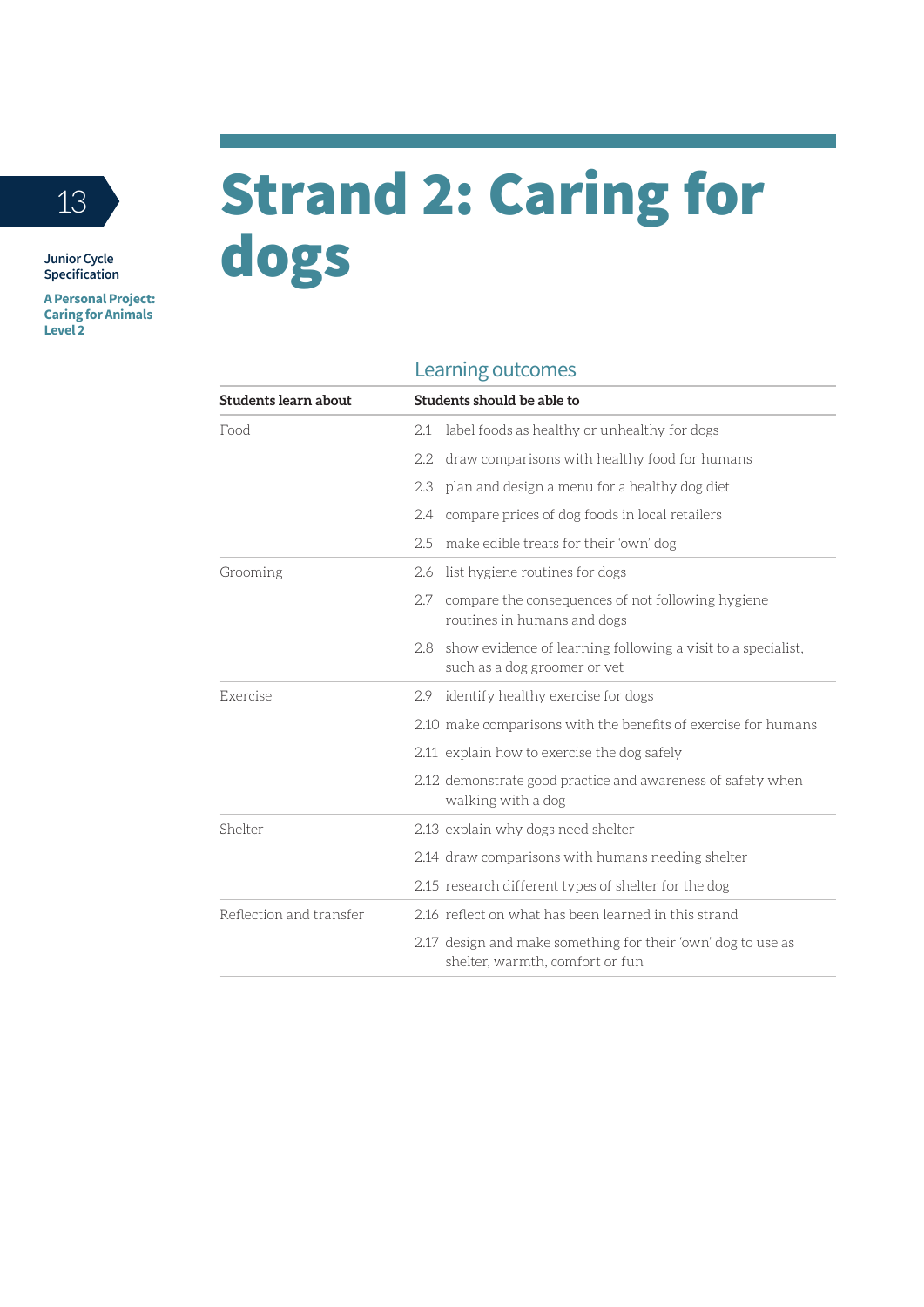**A Personal Project: Caring for Animals Level 2**

### 14 Strand 3: The dog around the home

| Students learn about                   | Students should be able to |                                                                                                                        |
|----------------------------------------|----------------------------|------------------------------------------------------------------------------------------------------------------------|
| Health and hygiene                     | 3.1                        | outline the possible health risks for humans in having a dog<br>in the home                                            |
|                                        |                            | 3.2 identify essential personal care practices that need to be<br>carried out when there is a dog in the home          |
| Costs associated with<br>keeping a dog | 3.3                        | calculate the cost of keeping a dog for a day/week and/or<br>month/year using a calculator                             |
|                                        | 3.4                        | gather evidence of some of these costs through visits in the<br>community and/or online shopping                       |
|                                        | 3.5                        | explain shopping receipts, reasoning (if appropriate) for the<br>difference between luxury and essential goods         |
| Dangers around the home                | 3.6                        | list possible dangers for a dog in the home environment                                                                |
|                                        | 3.7                        | make a checklist of good practice for keeping a dog safe in<br>the home                                                |
|                                        | 3.8                        | identify people, groups or organisations that could help in<br>emergency situations                                    |
|                                        | 3.9                        | role-play making a call to or texting the emergency services<br>to report an incident involving a dog                  |
| Reflection and transfer                |                            | 3.10 reflect on what has been learned in this strand and apply it<br>in a real or imaginary context to their 'own' dog |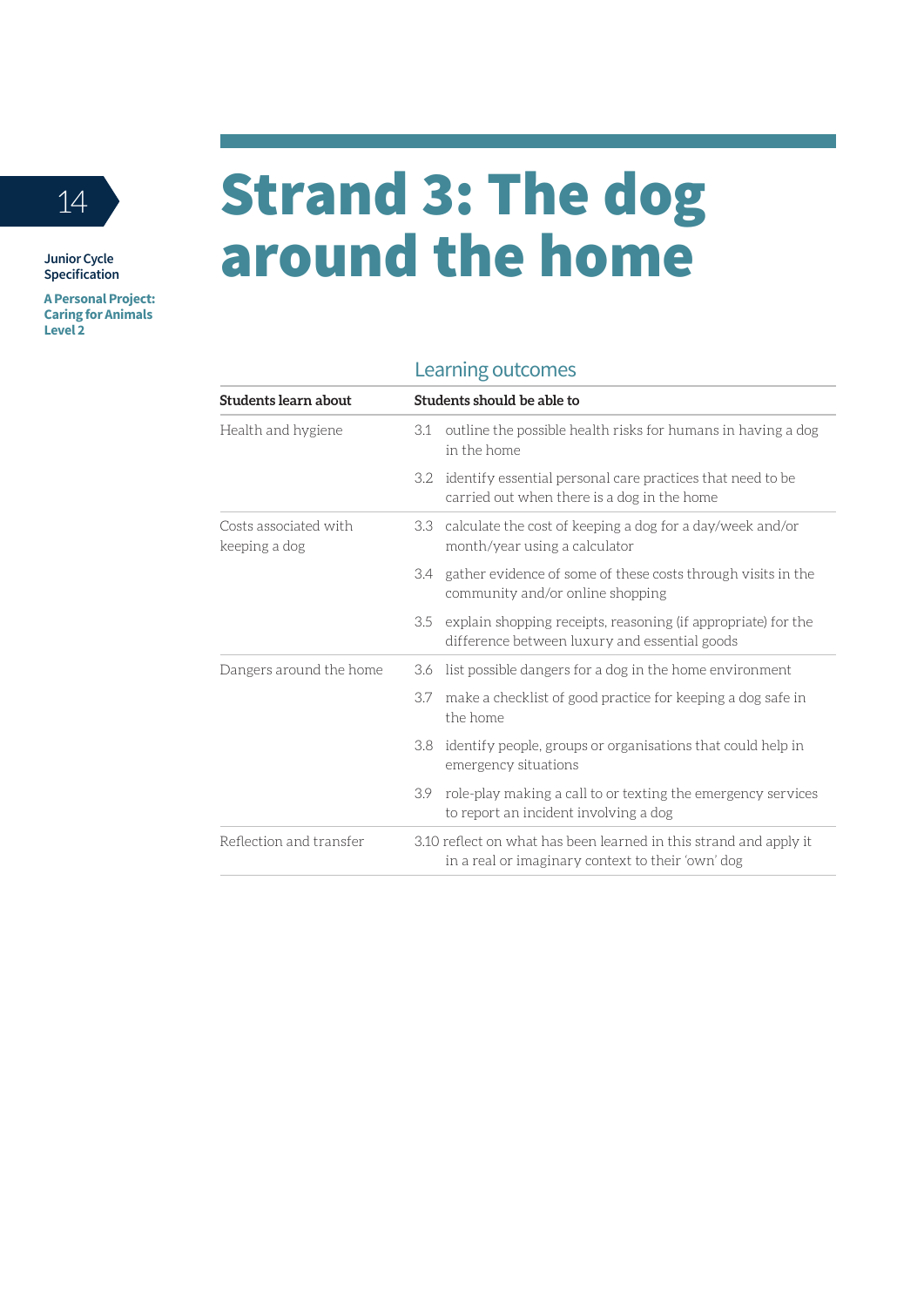**A Personal Project: Caring for Animals Level 2**

### 15 Strand 4: The dog in the community

| Students learn about                      | Students should be able to                                                                                             |  |
|-------------------------------------------|------------------------------------------------------------------------------------------------------------------------|--|
| Owner responsibilities                    | list the responsibilities associated with owning a dog<br>4.1                                                          |  |
|                                           | 4.2 show understanding towards people who are afraid of<br>dogs                                                        |  |
|                                           | name the relevant agencies that offer support and advice<br>4.3<br>to dog owners                                       |  |
|                                           | 4.4 explain what to do if confronted by an angry dog                                                                   |  |
| Places and events associated<br>with dogs | recognise the need to check if dogs are allowed in<br>4.5<br>certain areas                                             |  |
|                                           | 4.6 identify places and events associated specifically with<br>dogs                                                    |  |
|                                           | 4.7 make a visit to at least one of these places or events                                                             |  |
| Dogs that help us                         | name the ways that dogs can help us in the community<br>4.8                                                            |  |
|                                           | interview someone who works with or has a dog that<br>49<br>helps them                                                 |  |
|                                           | 4.10 demonstrate an awareness of how dogs can assist people<br>towards independence                                    |  |
| Reflection and transfer                   | 4.11 reflect on what has been learned in this strand and<br>apply it in a real or imaginary context to their 'own' dog |  |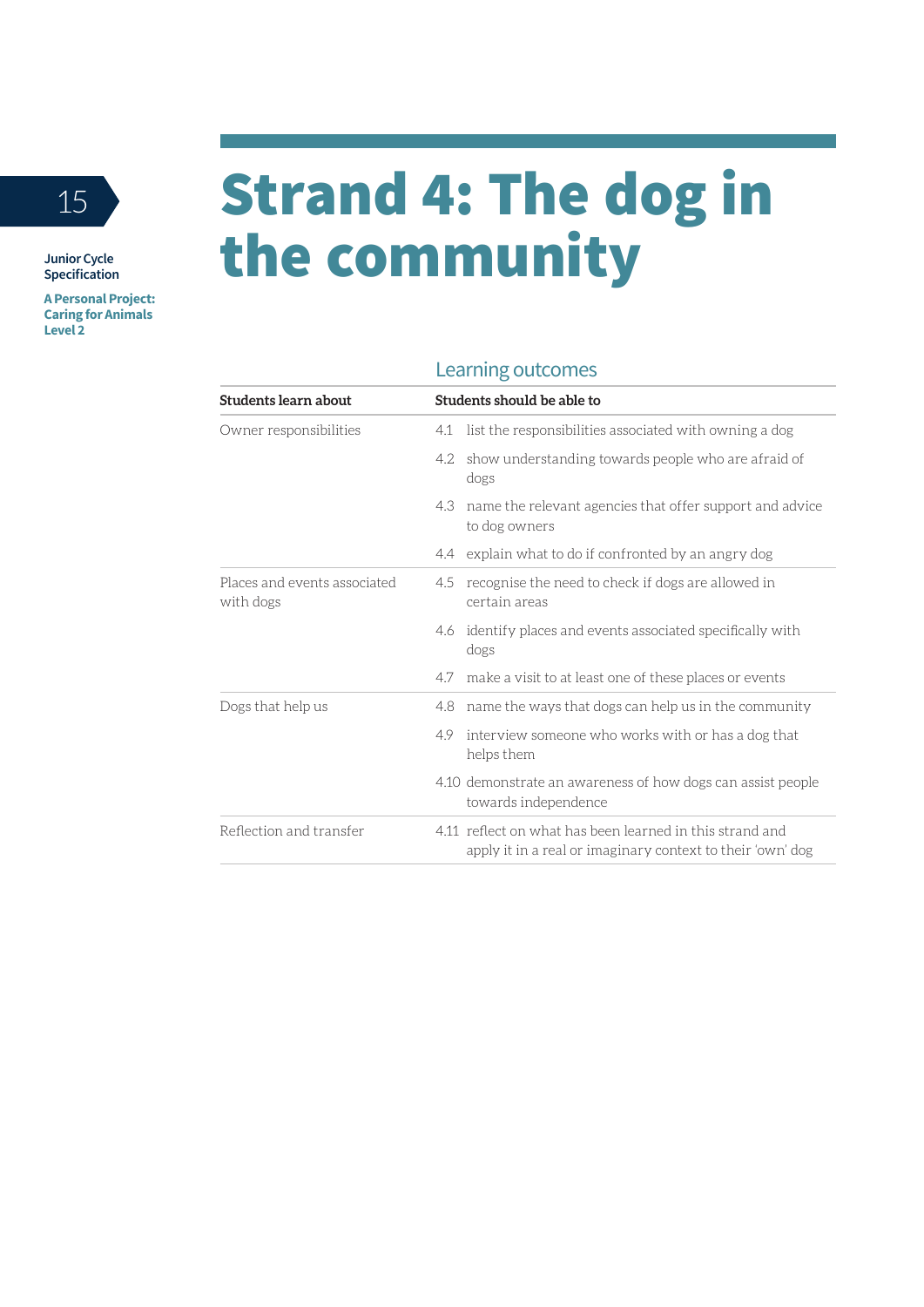**A Personal Project: Caring for Animals Level 2**

### 16 **Assessment and** reporting

Essentially, the purpose of assessment and reporting at this stage of education is to support learning. This short course supports a wide variety of approaches to assessment. Some learning outcomes lend themselves to once-off assessment, others to assessment on an ongoing basis as students engage in different learning activities such as discussing, explaining, presenting, planning, taking action and, at an appropriate level, finding out information. In these contexts, students with their teachers and peers reflect upon and make judgements about their own and others' learning by looking at the quality of particular pieces of work (according to their ability). They plan the next steps in their learning, based on feedback they give and receive. Ongoing assessment can support the student in their learning journey and in preparing for the Classroom-Based Assessment related to this short course.

It is envisaged that students will provide evidence of their learning in a variety of ways including digital media, audio recordings and written pieces.

Assessment is most effective when it moves beyond marks and grades and reporting focuses not just on how the student has done in the past but on the next steps for further learning. Student progress and achievement in short courses, both in ongoing assessments and in the specific Classroom-Based Assessment relating to this short course will be communicated to parents in interim reporting and in the Junior Cycle Profile of Achievement (JCPA). To support teachers and schools, an Assessment Toolkit is available online. The Assessment Toolkit will include learning, teaching, assessment and reporting support material.

#### Classroom-Based Assessment

Classroom-Based Assessments are the occasions when the teacher assesses the students in the specific assessment(s) that are set out in the subject or short course specification. Junior cycle short courses will have one Classroom-Based Assessment.

#### **Classroom-Based Assessment: Presentation**

This Classroom-Based Assessment is the culmination of the work undertaken in the four strands of the personal project short course. The Classroom-Based Assessment should begin after work in the four strands has been completed.

The presentation completed for the Classroom-Based Assessment is on an aspect of the short course which is of interest to the student. It provides an opportunity for the student to 'show what they know' using a format of their choice. It may require collaboration with others to research, find information, plan and organise what to say and how to say it. It builds confidence and encourages social interaction with others. It may also provide an opportunity to demonstrate skills in working with digital technology. The title is open to wide interpretation. The Classroom-Based Assessment can include any format – conversation, interview, role-play, spoken, signed or electronic which allows learning to be presented by the student. The choice of format is determined by the potential it has to draw attention to the student's finest achievements in relation to knowledge or concepts learned and skills developed.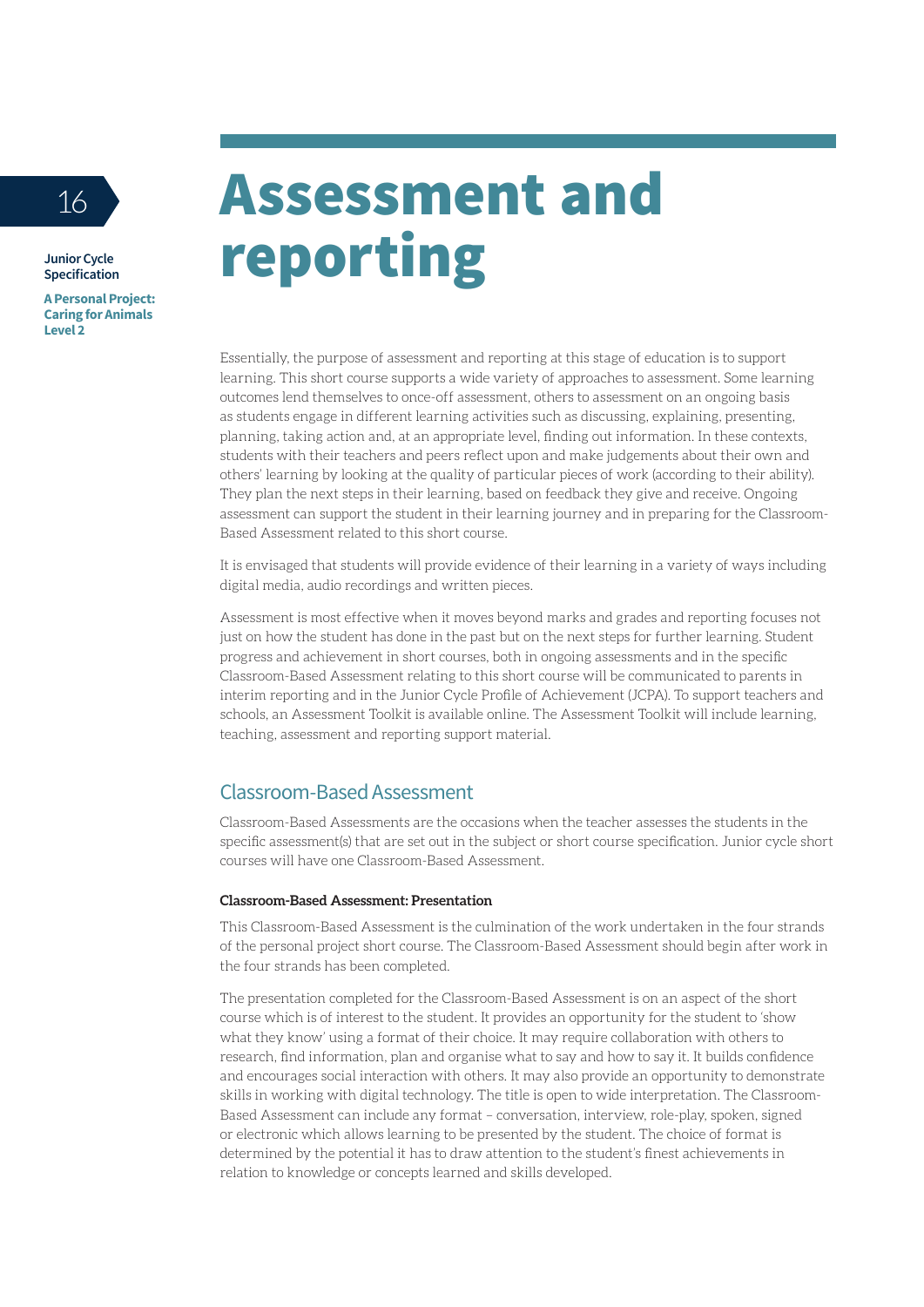

**A Personal Project: Caring for Animals Level 2**

### 17 Features of quality

The features of quality support student and teacher judgement of the Classroom-Based Assessment and are the criteria that will be used by teachers to assess students' Classroom-Based Assessments.

More detailed material on assessment and reporting in this junior cycle short course, including features of quality and details of the practical arrangements related to assessment of this Classroom-Based Assessment, will be available in separate assessment guidelines for a personal project. The guidelines will include, for example, the suggested length and formats for the presentation and support in using 'on balance' judgement in relation to the features of quality.

#### Inclusive assessment

Inclusive assessment practices, whether as part of ongoing assessment or the Classroom-Based Assessments, are a key feature of teaching and learning in schools. Accommodations, e.g. the support provided by a special needs assistant or the support of assistive technologies, should be in line with the arrangements the school has put in place to support the student's learning throughout the year.

Where a school judges that a student has a specific physical or learning difficulty, reasonable accommodations may be put in place to remove, as far as possible, the impact of the disability on the student's performance in the Classroom-Based Assessment.

Accommodations which enable all students to access curriculum and assessment are based on specific needs. For example, a student who cannot physically type may use free dictation software to complete ongoing assessments and the Classroom-Based Assessment. Equally, a student who cannot speak may sign/draw/write/type/create visuals and subtitles to present and communicate ideas. A student with a specific learning difficulty may benefit from having learning tasks and activities presented in a different way. Comprehensive guidelines on inclusion in post-primary schools are available here and guidelines for teachers of students with general learning disabilities are available here.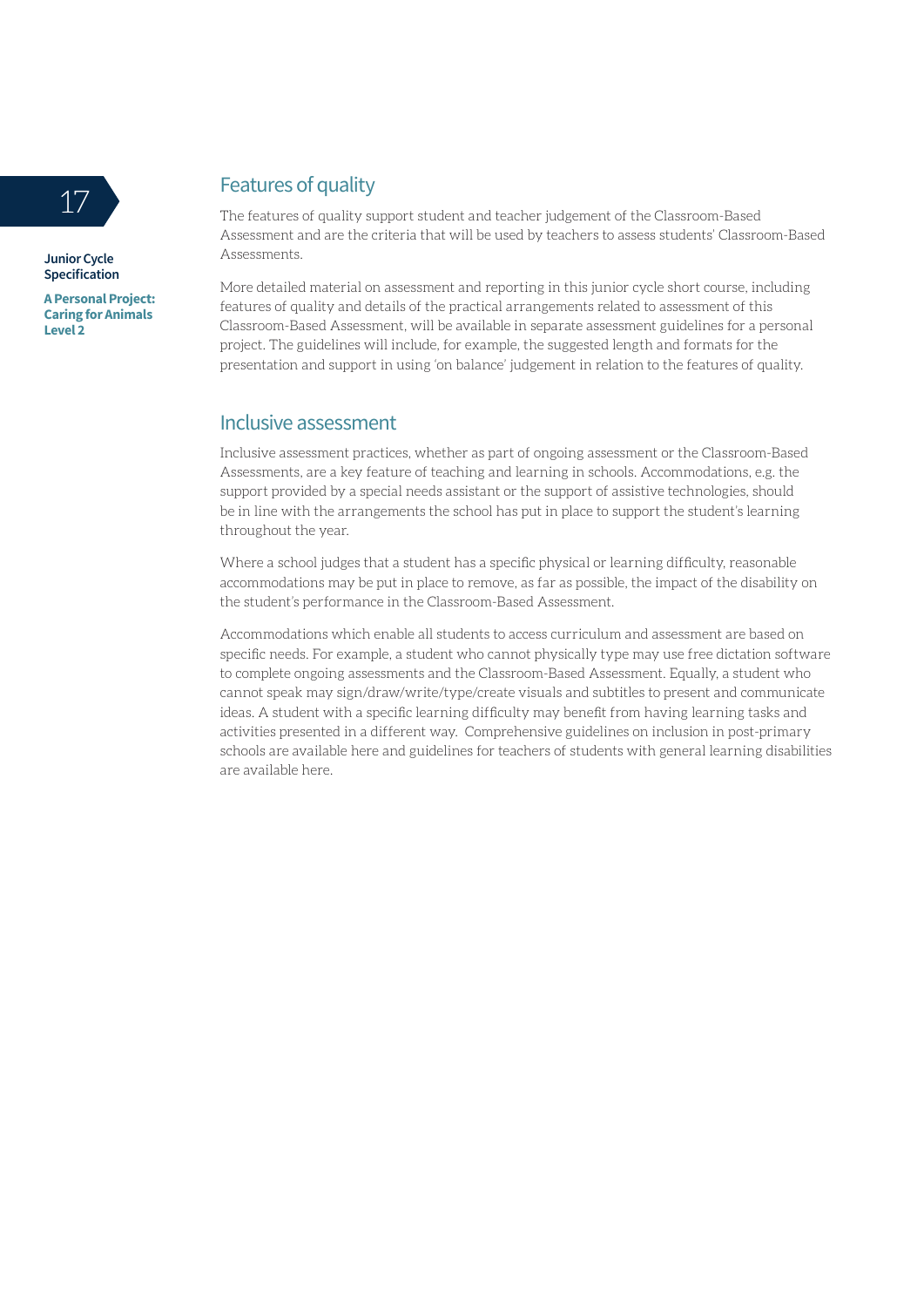**A Personal Project: Caring for Animals Level 2**

### 18 **Appendix 1:** Level indicators for Level 2 of the National Framework of Qualifications

This short course has been developed in alignment with the level indicators for Level 2 of the National Framework of Qualifications. Usually, Level 2 certification and awards involve basic learning with well-supported direction. The range of knowledge is usually narrow. Learning is developmental but may include knowledge, skills and competence related to particular fields of learning, e.g. aspects of literacy and numeracy and learning within familiar contexts.

| <b>NFQ Level</b>                  | $\mathfrak{D}$                                                                               |
|-----------------------------------|----------------------------------------------------------------------------------------------|
| Knowledge<br>Breadth              | Knowledge that is narrow in range                                                            |
| Knowledge<br>Kind                 | Concrete in reference and basic in comprehension                                             |
| Know-how and skill<br>Range       | Demonstrate limited range of basic, practical skills, including the use of<br>relevant tools |
| Know-how and skill<br>Selectivity | Perform a sequence of tasks given clear direction                                            |
| Competence<br>Context             | Act in a limited range of predictable and structured contexts                                |
| Competence<br>Role                | Act in a range of roles, under direction                                                     |
| Competence<br>Learning to learn   | Learn to learn in a disciplined manner in a well-structured and<br>supervised environment    |
| Competence<br>Insight             | Demonstrate awareness of independent role for self                                           |
|                                   |                                                                                              |